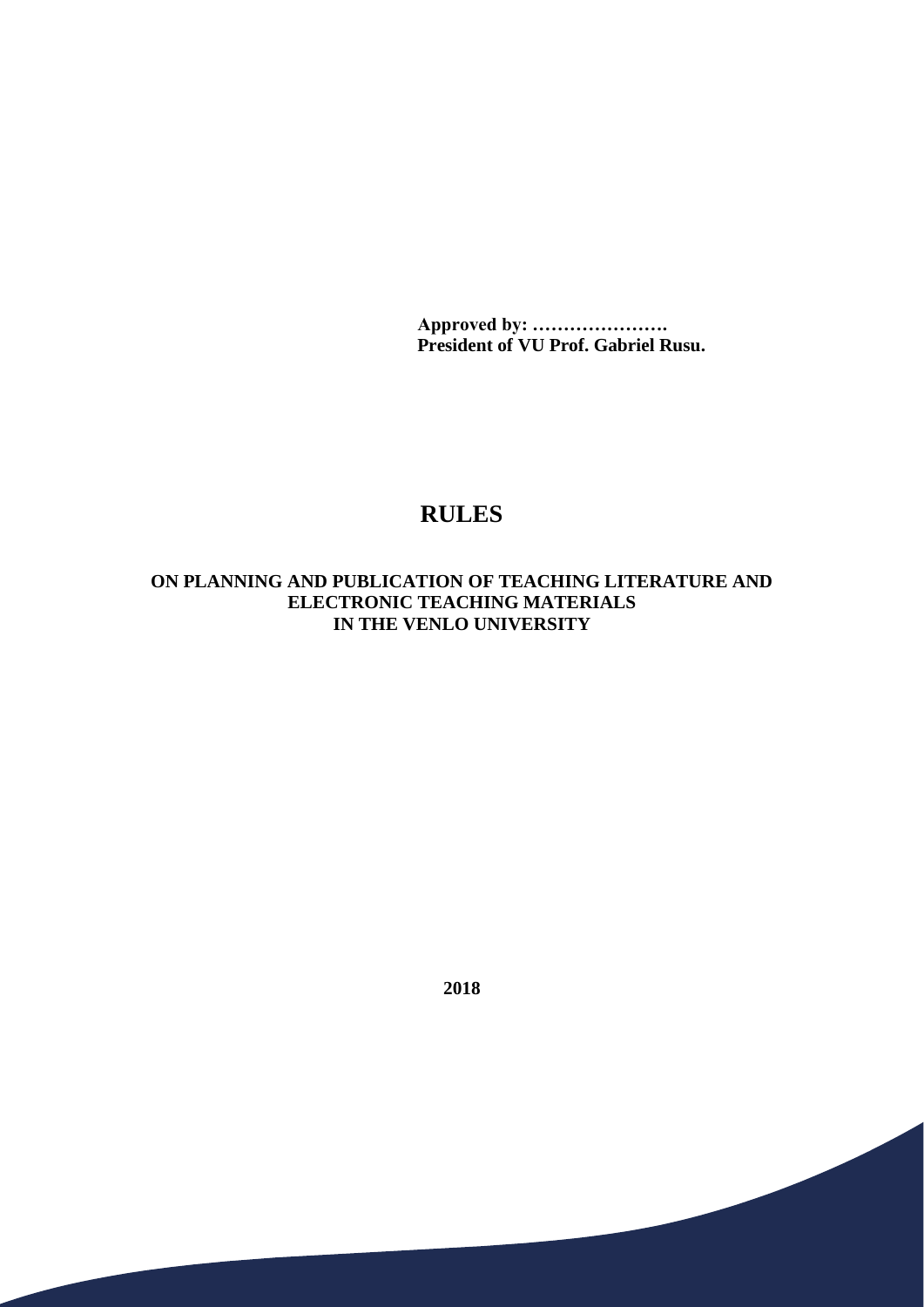**Article 1.** In compliance with article 96, paragraph 4 of the Rules on the structure and operation of VU, these Rules set out the terms and conditions for planning, preparation and publication of teaching literature and electronic teaching materials in the Venlo University, hereinafter referred to as "the University".

Article 2. The annual targeted subsidy for publication of textbooks, teaching aid and electronic teaching materials is not less than 3% of the University's budget and is defined at the beginning of the financial year by the Board of Trustees.

**Article 3.** (1) The overall publishing activity is managed by the Publishing Council and its chairman. The meetings of the Publishing Council are valid if not less than half of its members are present at the meeting. The resolutions are adopted by simple majority. Minutes are kept for each meeting, which are adopted at the next meeting.

(2) The chairman of the Publishing Council is nominated by the rector and approved by the president of the University.

(3) The members of the Publishing Council are elected by the Academic Council upon proposal of the rector and their term of office coincides with the term of office of the Academic Council.

(4) Representatives of all bachelor and master academic standards, the chairman of the Publishing Council, the head of Library and Publishing Activity Office and a technical associate – organiser, are members of the Publishing Council.

issues: **Article 4.** The Publishing Council discusses and adopts resolutions on the following major

1. adopts annual main and extended publishing plan and supervises its implementation and defines quotas, priorities and restrictions by academic standards, departments and types of publications in compliance with the defined budget;

2. approves common technical requirements to the teaching aid issued on paper and CD ROM and defines their volume and total print;

3. discusses the contracts for ordered publications;

4. approves draft contracts with the authors, reviewers and scientific/ style editors;

5. discusses and approves draft contracts with printing houses and companies;

6. proposes to the president draft tariffs for remuneration of authors, reviewers, scientific/ style editors;

7. at the end of each calendar (financial) year, approves a report for its work.

**Article 5.** The chairman of the Publishing Council has management and supervisory functions, such as:

1. manages the work of the Publishing Council and convenes the regular meetings of the Council not less than four times during the calendar year;

2. prepares the annual publishing plan and submits it for approval by the PublishingCouncil;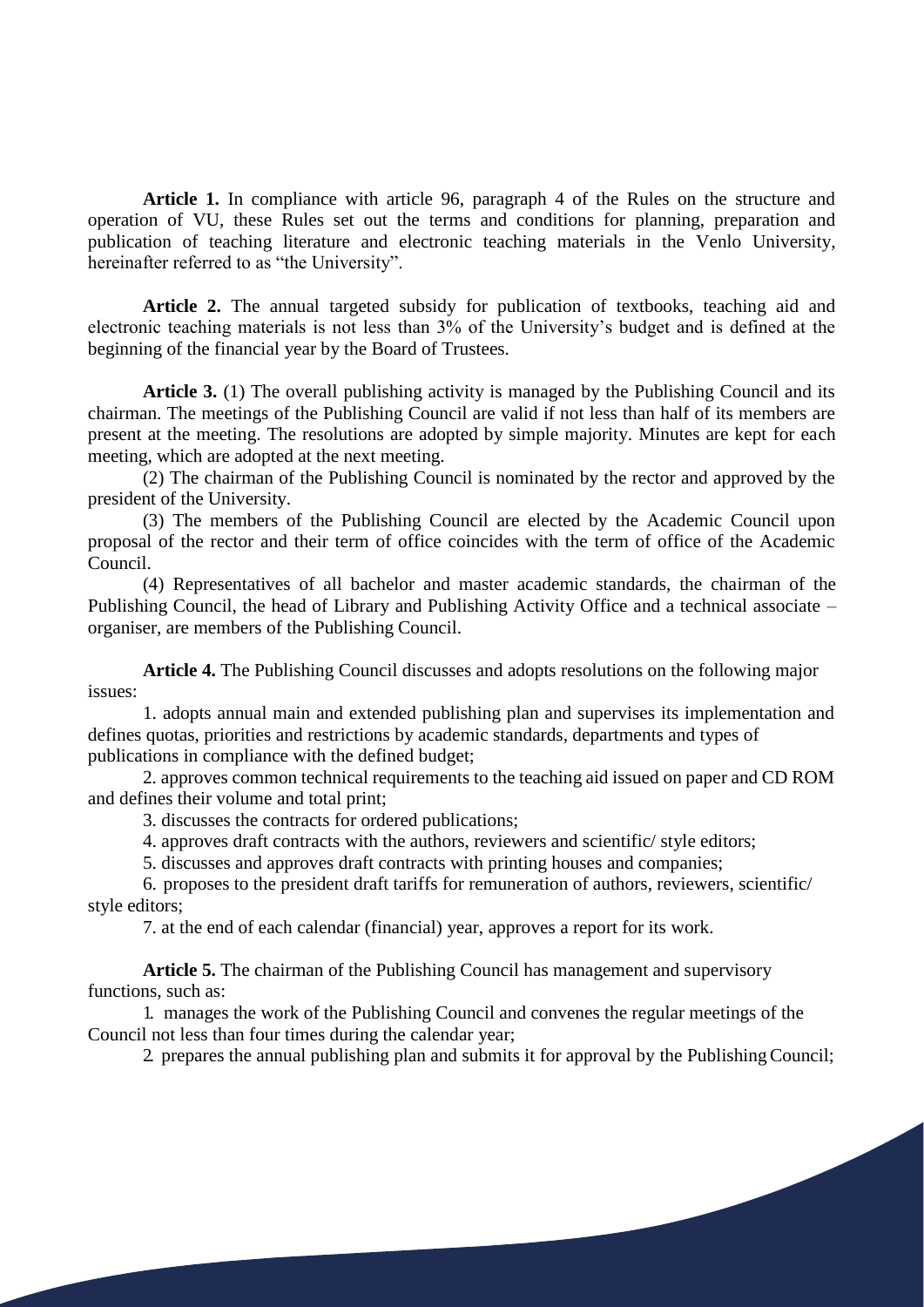3. prepares draft contracts with legal entities and natural persons and submits them for approval by the Publishing Council;

4. establishes and maintains contacts with authors, reviewers and editors;

5. calculates, together with the chief accountant, and submits the expenses for purchase of intellectual property rights from the authors and the expenses for review, scientific and style editing of manuscripts to the Publishing Council for approval;

6. supervises the publication of textbooks and teaching aid;

7. coordinates contracts with legal entities and natural persons approved by the Publishing Council and submits them to the president for signature;

8. establishes contacts with companies, foundations, cultural institutes, higher education establishments, public organisations, book publishing and distribution houses for implementation of mutually beneficial cooperation;

9. twice a year submits to the Publishing Council a report for published teaching literature and the financial and economic results;

10. at the end of each calendar year, submits to the Academic Council a report for the work of the Publishing Council approved by the Publishing Council.

**Article 6.** Each lecturer in the University who has a scientific degree, and if not using published teaching literature, is obliged to propose an author or a co-author for publication of teaching literature in electronic format for the discipline/s of the curricula applicable in VU in which they read lectures and conducts seminars in the department responsible for the study in the respective discipline.

**Article 7.** Upon proposal made by the department councils, the program councils plan the required titles and the content of books in similar disciplines within the academic standard and approve a reviewer of the publication who is a habilitated lecturer in the respective discipline. If needed, a scientific/ style editor is nominated.

Article 8. Program councils submit their proposals to the Publishing Council until the 31<sup>st</sup> of January. Not later than the  $15<sup>th</sup>$  of February, the Publishing Council approves the annual publishing plan and upon approval of the rector, publishes it on the website of VU.

Article 9. The author(s) submit the full text of the teaching material to the department in charge of the study in the respective discipline within the deadline fixed by the Publishing Council. Within two weeks the department council discusses the readiness of the text for publication and upon positive decision, it submits it to the reviewer approved in the publishing plan. The deadline for review is one month.

**Article 10.** The reviewer submits the finished review to the department council that hears it and in case it is positive, it proposes to the program council to adopt it. The review should meet the requirements as set out in the contract between the reviewer and the University.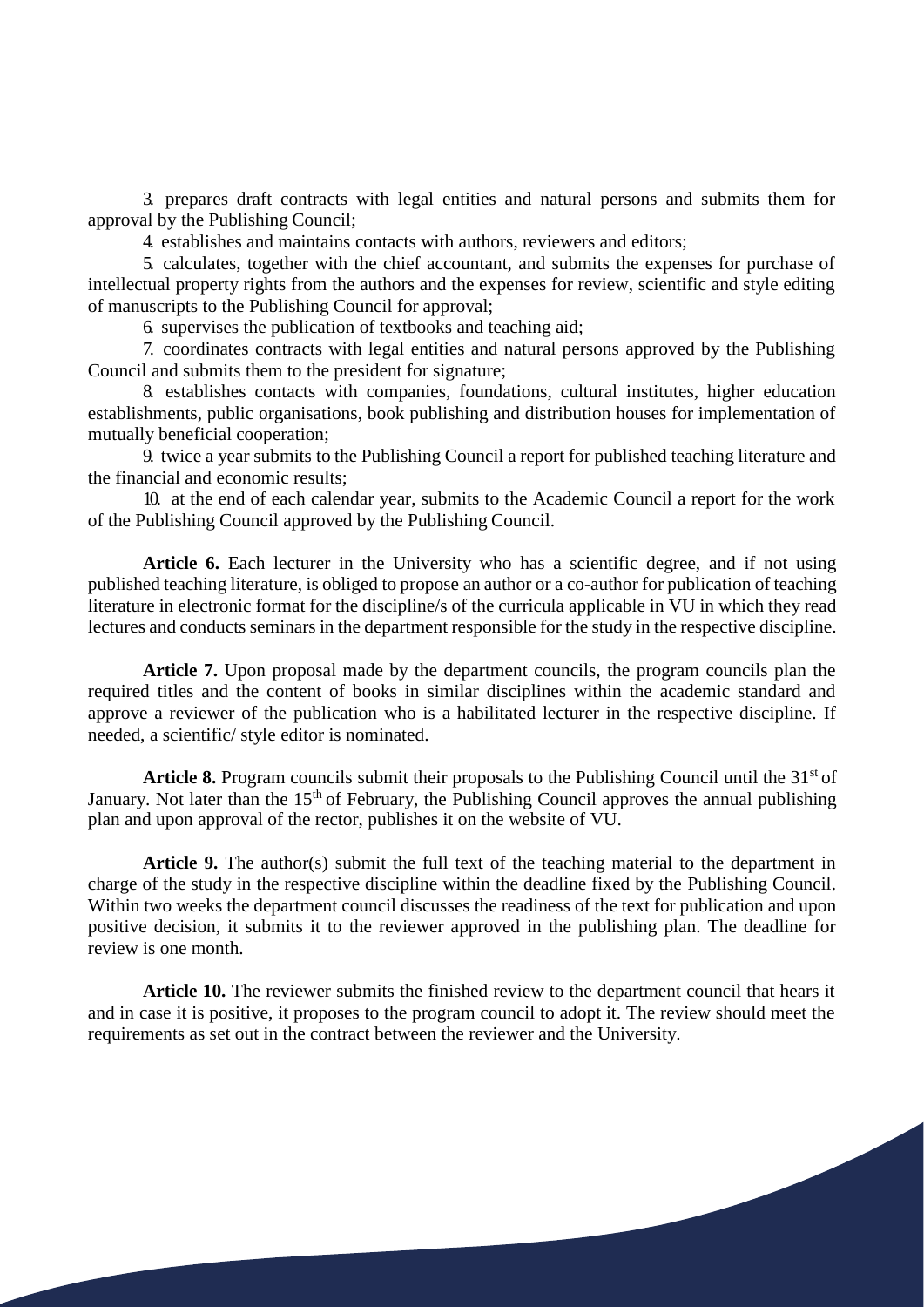Article 11. (1) Upon proposal of the department council, the program council adopts the review and adopts final resolution for the publication of submitted teaching material in printed or electronic format.

(2) All publications of VU and the related documents in electronic format are saved in webbased digital depot DSpace with authorised access.

**Article 12.** Upon failure to submit a manuscript within the approved time period, the Publishing Council replaces it with the next title from the extended publishing plan.

**Article 13.** As a publisher, VU enters into contracts with the author(s), the reviewer and the scientific/ style editor. With the contract the author(s) grant the publisher the right to reproduce and distribute the work only for one edition. The publisher is obliged to carry out these activities and to payto the author(s) the due remunerations pursuant to the terms and conditions of the Copyright and Neighbouring Rights Act (CNRA). For every subsequent edition (re-edition, second printing) the publisher enters into a new publication contract with the author(s) in writing.

**Article 14.** In Library and Publishing Activity Office, each manuscript is registered in a special log with assigned number and certificate while waiting for the ISBN registration for copyrights.

**Article 15.** In case the ISBN registration for copyrights has been already given, author(s) are not allowed to grant the publishing rights to another publishing house until the expiration of the term of validity of the contract with EPU.

Article 16. Contracts are signed by the officials in the following order: chief accountant, chairman of the Publishing Council, president.

**Article 17.** The scientific/ style editor edits the text in scientific/ style aspect. The deadline for editing is one month.

**Article 18.** Within two weeks after the end of the editing of the teaching material, the author is obliged to insert the corrections requested by the editor in the text (or to motivate his refusal on specific items) and to submit the text of the teaching material in computer format on digital carrier, together with one hardcopy printout.

**Article 19.** The chairman of the Publishing Council and the head of the respective department define the level of technical readiness of the teaching material for printing and inform the author in writing about its final adoption.

**Article 20.** The University pays a fee to the author(s) in pursuance of the contract entered into with the author(s) after the final adoption of the manuscript.